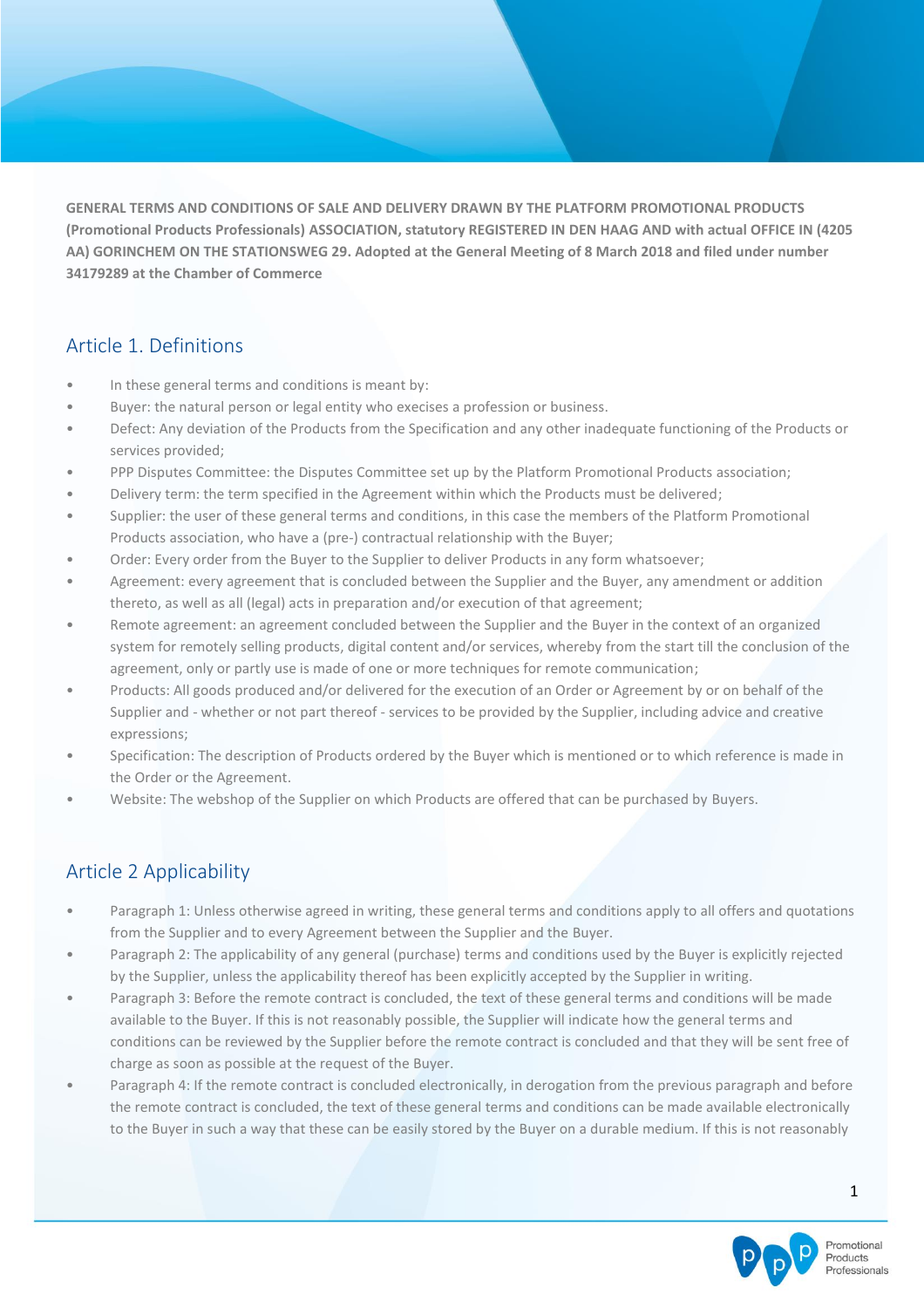possible, it will be indicated, before the remote contract is concluded, where the general conditions can be reviewed electronically, and that at the request of the buyer they will be sent free of charge electronically or otherwise.

• Paragraph 5: If a provision in these general terms and conditions proves to be invalid, this does not affect the validity of the entire general terms and conditions. In that case parties will drawn up (a) new provision(s) as replacement which matches the intention of the original provision as much as is legally possible.

# Article 3 Offers

- Paragraph 1: All offers in whatever form are without obligation to the Supplier and must be understood as one whole. If an offer contains a term for acceptance, this only means that the offer has in any case expired after this period.
- Paragraph 2: All images, catalogs, drawings and other data provided with the offer, such as measurements, weights and quantities, are as accurate as possible. These statements are only binding insofar as this is expressly confirmed.
- Paragraph 3: All quotations and offers are based on performance of the Agreement under normal circumstances and during normal working hours.
- Paragraph 4: The content of the website and the offer is composed with the utmost care. However, Supplier cannot guarantee that all information on the website is correct and complete at all times. All prices, the offer and other information on the website and in other material originating from the Supplier are therefore 'subject to change. '

### Article 4 The agreement

- Paragraph 1: The agreement is concluded at the moment of acceptance by the Buyer of the offer and the fulfillment of the conditions set thereto or after the Supplier has made a start with the performance after statements by the Buyer. If due to circumstances, including the nature, size or urgency of the Order, no order confirmation has been sent, the invoice will be regarded as order confirmation.
- Paragraph 2: If the Buyer has accepted the offer electronically, the Supplier will immediately confirm receipt of the acceptance of the offer electronically. As long as the receipt of this acceptance has not been confirmed by the Supplier, the Buyer can dissolve the agreement.
- Paragraph 3: If an offer is accepted by the Buyer, the Supplier has the right to revoke the offer within 3 (three) working days after receipt of the acceptance. The Supplier shall immediately inform the Buyer of such a revocation.
- Paragraph 4: If the agreement is concluded electronically, the Supplier will take appropriate technical and organizational measures to protect the electronic transfer of data and ensure a secure web environment. If the Buyer can pay electronically, the Supplier will take appropriate security measures to this end.
- Paragraph 5: If it appears that incorrect information has been provided by the Buyer when accepting or otherwise concluding the agreement, the Supplier is entitled to only comply with its obligation after the correct information has been received.
- Paragraph 6: The Supplier may, within statutory frameworks, inquire whether the Buyer can meet his payment obligations, as well as inquire about all those facts and factors that are important for the responsible conclusion of the remote contract. If the Supplier based on this investigation has good reasons not to conclude the agreement, he is entitled to refuse an order or request or to attach special conditions to the execution. The Supplier who, on the grounds of the investigation, refuses the request or attaches special conditions to it, informs the Buyer of this as soon as possible but no later than within 3 days of concluding the contract, stating the reasons.
- Paragraph 7: All documents, specimens or samples relating to offers made by the Supplier and/or the Agreement are and remain the property of the Supplier and may not be given, provided for review to third parties, be multiplied or imitated in whatever way, without prior written permission. The Buyer is obliged to return the goods to the Supplier

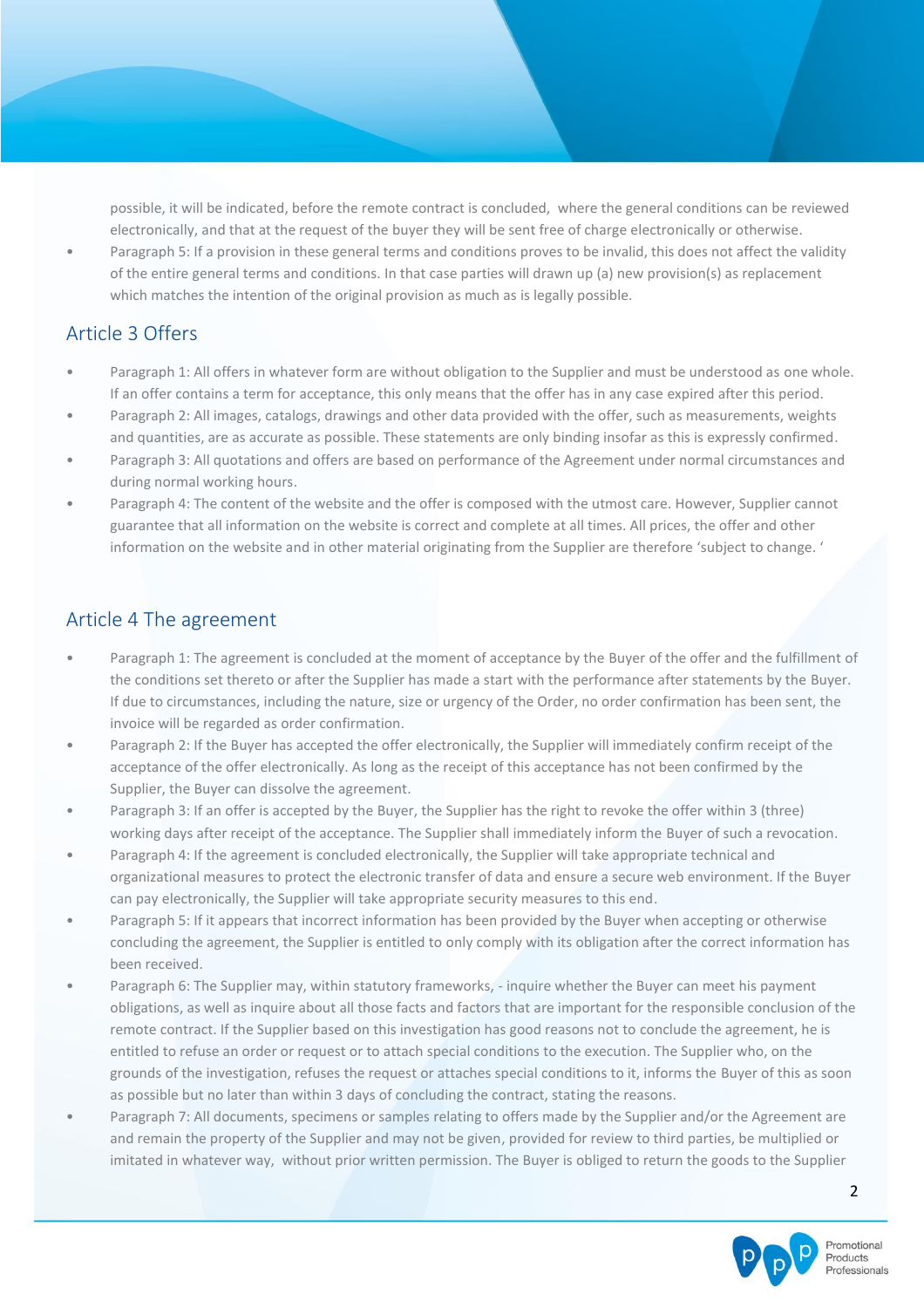free of charge and, insofar as applicable, in their original packaging, within fourteen days of a request made by the Supplier for this purpose.

• Paragraph 8: If a Buyer, after the conclusion of the Agreement, wants to completely or partially terminate this prematurely, then the Buyer shall owe the Supplier the costs incurred by the Supplier in respect of: already purchased Products, the Supplier's account/support hours and the cost of external parties engaged.

### Article 5 Prices

- Paragraph 1: All prices stated on the website and in other material originating from the Supplier are exclusive of VAT (unless stated otherwise) and unless otherwise stated on the website, excluding other levies imposed by the government.
- Paragraph 2: The price or prices stated in the offer are based, unless otherwise agreed, on the price-determining factors applicable to the Supplier at the time of this offer, such as labor costs, cost prices of raw materials or materials and exchange rates. Price increases as a result of a change in one of these price-determining factors after the offer may be passed on by the Supplier to the Buyer, also in the event that the Agreement has already been concluded.
- Paragraph 3: If the application of the previous paragraph should result in a price increase of 10% or more within a period of 3 months after the conclusion of the Agreement, the Buyer is entitled to dissolve the Agreement within 7 working days after being informed of the price increase, by means of a registered letter, without being entitled to any compensation.
- Paragraph 4: Any additional costs, such as delivery costs and payment costs, are stated on the website and in any case shown in the ordering process.

## Article 6 Delivery of processed Products

- Paragraph 1: In the event that the Supplier receives an order to deliver Products specially processed (or composed) on behalf of the Buyer, the Buyer is obliged to deliver sufficient materials suitable for the processing. As long as the Buyer has not fulfilled this obligation, the Supplier is entitled to suspend its obligations under the Agreement.
- Paragraph 2: The Supplier is only obliged to send a proof, model, sample or example to the Buyer in advance for approval if this has been stipulated in writing by the Buyer at the conclusion of the Agreement. In that case, the Supplier undertakes to submit a proof, model, sample or example to the Buyer at the latest two weeks after the conclusion of the Agreement and after receipt of the materials to be processed, which is deemed to have been approved if there is no response in writing within five working days.
- Paragraph 3: All costs of the proof, model, sample or example are charged separately and are not included in agreed prices unless expressly agreed otherwise.

### Article 7 Consultancy work and product development

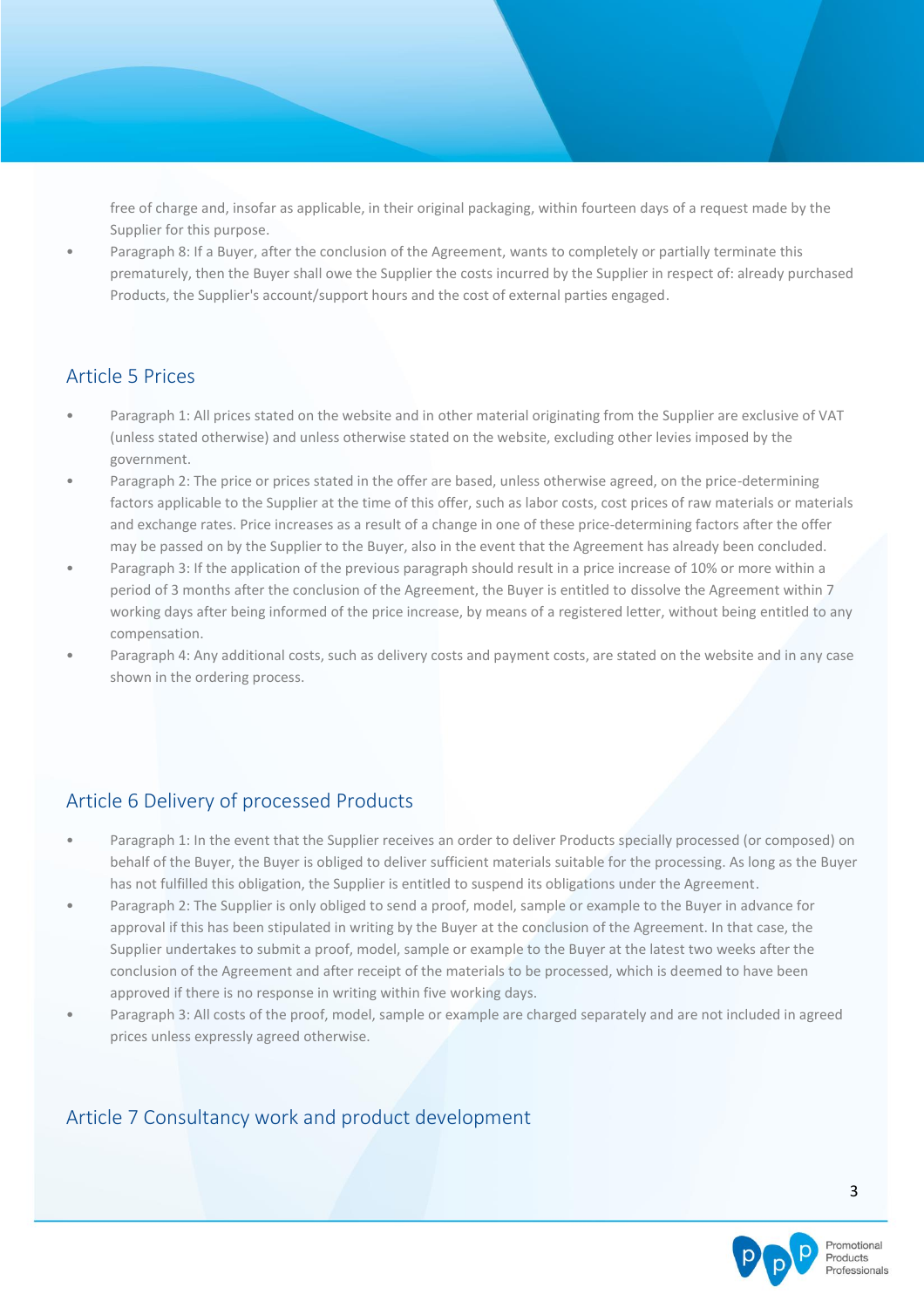- Paragraph 1: Supplier can, if requested, act advisory. The Supplier is entitled to charge this separately to the Buyer, regardless of whether the advice relates to Products produced and or delivered by or on behalf of the Supplier under the Agreement.
- Paragraph 2: In case of product development, advice on promotional products to be applied, advice regarding creative concepts, quotations for extensive projects with processed or unprocessed products, national or international market research into specific products or product applications for products not specifically defined, the provisions of paragraph 1 of this Article shall apply in full.

#### Article 8 Engagement of third parties

The Supplier is entitled to engage third parties in the execution of the Agreement. He is also entitled to transfer rights and obligations arising from the Agreement to third parties.

### Article 9 Deliveries, Delivery periods and Force Majeure

- Paragraph 1: Delivery periods are approximate and can never be regarded as a deadline, unless expressly agreed otherwise. Delivery periods shall only commence as soon as the Agreement has been concluded in accordance with Article 3, all information required for the execution of the Agreement has been provided and the Buyer has paid the purchase price or the agreed instalment(s) or the security requested by the Supplier has been provided.
- Paragraph 2: If the delivery is prevented in whole or in part by force majeure, the Supplier is entitled to suspend the delivery, and - in case the situation that causes force majeure lasts longer than three months or as soon as it is certain that it will last longer than three months - to terminate the Agreement insofar as not executed, in whole or in part and to demand payment in respect of the parts that have been executed, all this without the obligation to pay any compensation to the Buyer.
- Paragraph 3: Force majeure includes, but is not limited to, fire, flood, strike, epidemics, (civil) war, terrorism, government measures, not (timely) availability of permits, trade embargoes, labor unrest, power loss , business failures, shortcomings or unlawful behaviour of supplier and subcontractor(s) of the Supplier or other third parties, including any defects in the goods delivered by them to Supplier, and not (timely) or insufficient availability of materials, transport, fuels, energy and labor force.
- Paragraph 4: Delivery takes place ex-factory, unless expressly agreed otherwise. Costs for transport and insurance are at the expense of the Buyer, even if it is agreed that the Supplier will take care of the transport. The transfer of the risk of the Products takes place at the time of delivery, as this must take place on the basis of these general terms and conditions. The transport takes place at the risk of the Buyer, even if the carrier has explicitly stipulated that all transport documents must state that all damage resulting from the transport is for the account and risk of the sender.
- Paragraph 5: In the event that the Supplier takes care of the transport, the Buyer or any third party appointed by him must report any transport damage to the carrier or forwarding agent immediately after receipt, but no later than 12 hours after receipt of the Products and send a copy thereof to Supplier.
- Paragraph 6: Products that have not been purchased by the Buyer or the third party appointed by him after the expiry of the Delivery Period are stored by the Supplier at the expense and risk of the Buyer. In the event of late acceptance, the Supplier shall be entitled to dissolve the Agreement after a period of 14 days after the expiry of the Delivery Period, without prejudice to the Supplier's right to compensation and without prejudice to the Supplier's right to sell the Products to third parties.

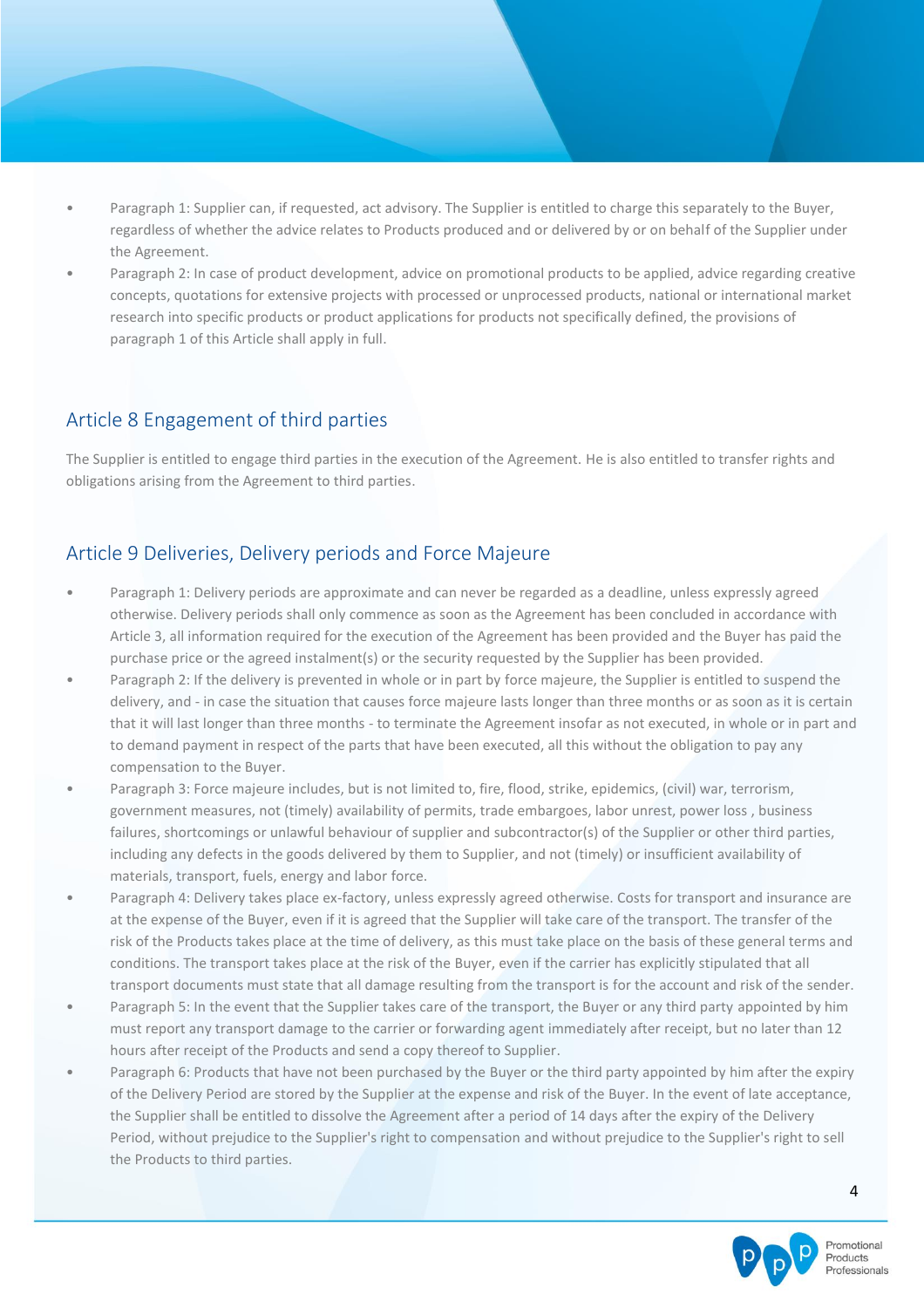- Paragraph 7: If the Products in terms of colour, composition, weight, appearance, etc. slightly differ from the previously provided models, samples or examples or otherwise differ from what has been agreed, the Products concerned shall be deemed to comply with the Agreement. In any event, the Supplier shall be deemed to have fulfilled its delivery obligations if the weight or the number of Products delivered does not deviate more than 10% from what has been agreed upon.
- Paragraph 8: Part delivery of Products is permitted by the Supplier, whereby each shipment may be invoiced separately.

## Article 10 Complaints

- Paragraph 1: The Supplier guarantees that the products, services and digital content comply with the agreement, the specifications stated in the offer, the reasonable requirements of soundness and/or usability and the provisions and/or government regulations applicable on the date of the conclusion of the agreement.
- Paragraph 2: If the delivered product, the delivered service or digital content does not comply with the agreement (faulty or defective), the Buyer must notify the Supplier about this within 3 working days after he reasonably could have discovered this. If Buyer does not do this, he can no longer claim any form of repair, replacement, compensation and/or refund in respect of this defect.
- Paragraph 3: If the Supplier considers a complaint to be well-founded, the relevant products will be repaired, replaced or (partially) reimbursed after consultation with the Buyer. The Supplier can also refer the Buyer to a manufacturer or supplier.
- Paragraph 4: If the Supplier agrees with the Buyer to return products based on what is stated in this Article, the Buyer must return the products as quickly as possible. If a refund of prepaid amounts is made, the Supplier will refund these amounts within 30 days of receipt of the products.
- Paragraph 5. It is possible that manufacturers and/or suppliers offer their own guarantees. These guarantees are not offered by the Supplier. If the Supplier chooses this, he can mediate in the invocation of these guarantees by the Buyer.

## Article 11 Retention of property

- Paragraph 1: All Products delivered to the Buyer remain the property of the Supplier, but are at the expense and risk of the Buyer from the moment of delivery, until all amounts due under the Agreement as well as the claims due to the failure of the Buyer to comply with this or any other agreement(s), including interest and costs of collection, have been paid in full by the Buyer.
- Paragraph 2: As long as the ownership of the delivered Products has not been transferred to the Buyer, the Buyer is not permitted to process the Products, to dispose of the products beyond his actual control, to sell them, to pledge or to encumber them in any other way, he will furthermore take all appropriate measures. to separate these Products and to keep them separate from the other items present at the Buyer and to do all that is necessary to prevent mixing, access or case formation.
- Paragraph 3: The Buyer undertakes not to assign or pledge claims that he obtains against his buyers to third parties and furthermore undertakes to pledge these claims, as soon as the Supplier expresses the wish to do so, to the Supplier in the manner indicated in art. 3: 239 of the Dutch Civil Code to provide more security for his claims against the Buyer for whatever reason.

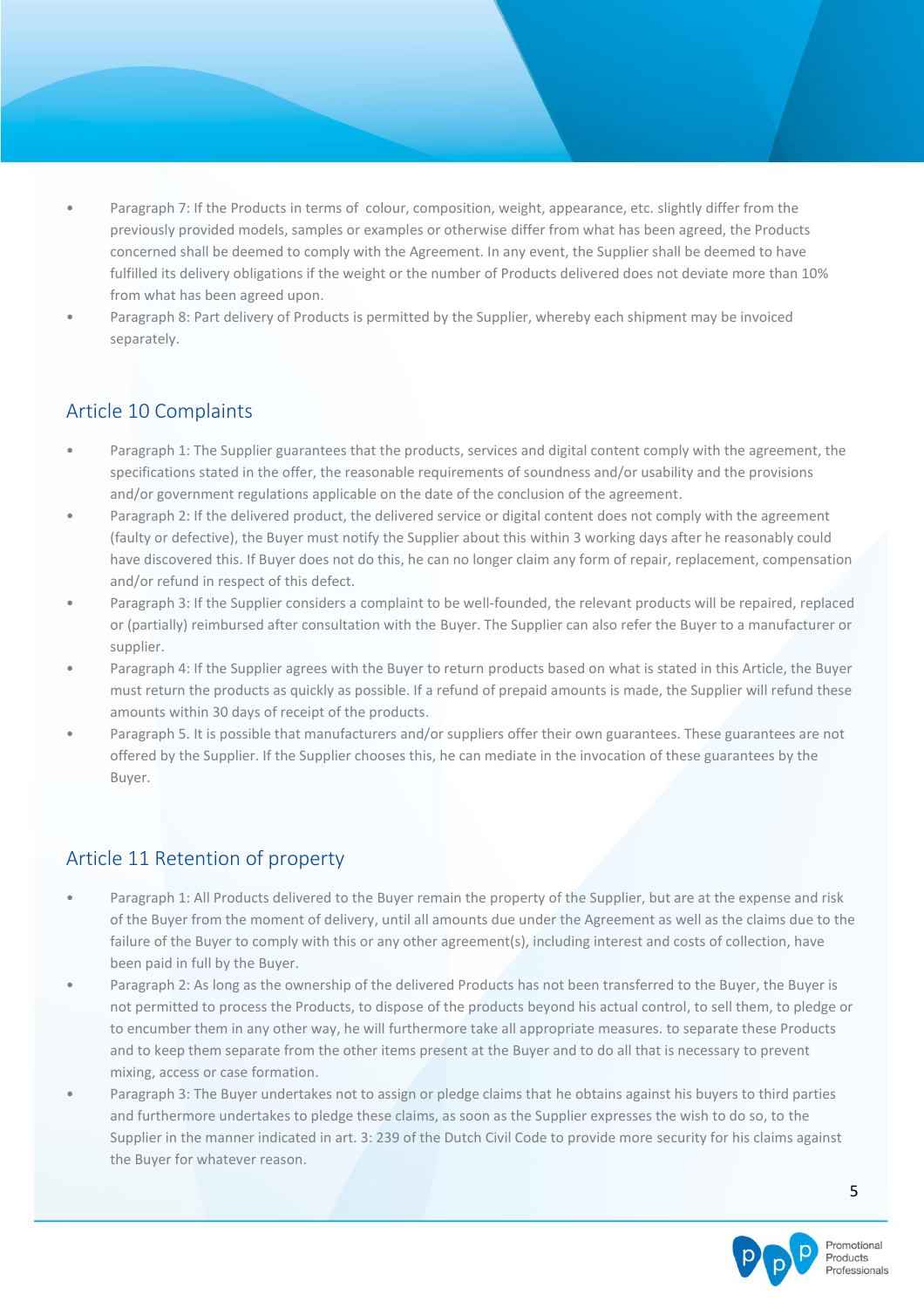- Paragraph 4: The Buyer is obliged to inform third parties who want to make a claim on the Products deliverd by the Supplier in writing about the ownership right of the Supplier. The Buyer must immediately inform the Supplier of this in writing.
- Paragraph 5: If the Buyer fails to fulfill its obligations or, if the Supplier has good reason to fear that the Buyer will fall short in its obligations, the Supplier may invoke the retention of property he has made, in which case the Buyer shall be obliged, if requested, to immediately transfer the delivered Products free of charge under the actual control of the Supplier. The Supplier is furthermore entitled to retrieve these Products from the place where they are located at the Buyer's expense. The Buyer hereby grants the Supplier an irrevocable authorization to enter the spaces used thereto by or for the Buyer. After collection, the Buyer will be credited for the market value, which in no case will be higher than the original purchase price, less the costs of the collection and damage suffered by the Supplier.

### Article 12 Transaction duration: notice period and extension

- Paragraph 1: The Buyer can always terminate an agreement that has been concluded for an indefinite period and which extends to the regular delivery of Products, with due observance of the agreed termination rules and a notice period of two months.
- Paragraph 2. The Buyer may terminate the agreements mentioned in the previous paragraphs in writing.
- Paragraph 3. An agreement that has been concluded for a fixed period and that extends to the regular delivery of products, digital content or services, is tacitly renewed for the same duration as agreed.
- Paragraph 4. The aforementioned notice periods equally apply for termination by the Supplier.

#### Article 13 Payment

- Paragraph 1: Unless otherwise agreed in writing and without prejudice to the provisions of the following paragraph, payments must be made to the Supplier in euros, either net cash or to the office of the Supplier by means of bank transfer or payment to a bank- or giro account to be designated by the Supplier, at the discretion of the Supplier, always within 14 days of the invoice date. The Supplier is entitled to invoice electronically, with which the Buyer hereby declares to agree with this.
- Paragraph 2: Debt comparison or other forms of settlement are never permitted without explicit written agreement.
- Paragraph 3: The Supplier is at all times entitled to demand sufficient prepayment or security from the Buyer, this at his discretion, for the fulfilment of the payment obligations of the Buyer, before he delivers or continues with the delivery, whereby the Supplier is entitled to suspend further deliveries if Buyer does not meet this requirement, even if a fixed delivery time has been agreed, all this without prejudice to the right of the Supplier to claim compensation of damage due to late or non-execution of the Agreement.
- Paragraph 4: If the Buyer has not paid the amount owed pursuant to the Agreement within the agreed term, he is legally in default. Supplier has the right to increase the amount due with the statutory interest and the Supplier is entitled to charge the extrajudicial collection costs incurred by him and possible procedural costs and to recover these from the Buyer.
- Paragraph 5: If the Buyer is in default in respect of its obligations under the Agreement or these general terms and conditions, all payment obligations of the Buyer to the Supplier, regardless of whether or not these have already been invoiced, shall become immediately due as from that moment on.

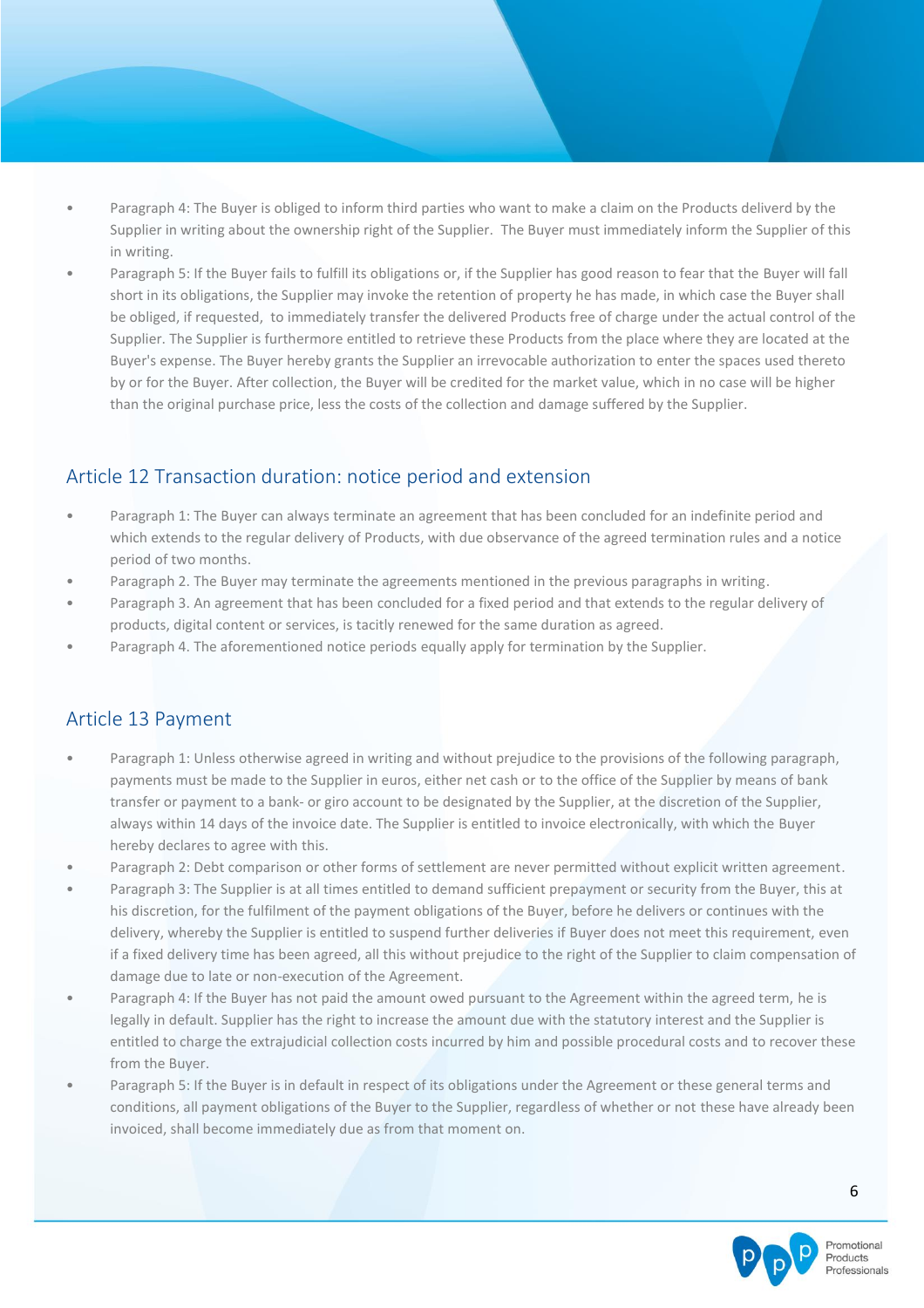# Article 14 Intellectual, industrial property rights and Secrecy

- Paragraph 1: All intellectual and industrial property rights (including trademark rights, design rights and patents) on all designs, drawings, models, samples and examples made available or developed under the Agreement (hereinafter "the Information") are vested exclusively in Supplier unless expressly agreed otherwise.
- Paragraph 2: The Buyer is not entitled to use the Information referred to in the previous paragraph other than for the use of the Products as intended in the Agreement to which these are related.
- Paragraph 3: The Buyer will observe confidentiality with regard to all Information, Specifications, all company information and know-how concerning and originating from the Supplier made available to the Buyer for the performance of the Agreement. If requested, the buyer must immediately transfer the confidential information as well as all copies or other multiplications thereof to the Supplier.

# Article 15 Infringement of rights of third parties

- Paragraph 1: If a competent judge in a lawsuit against the Supplier irrevocably establishes that a Product delivered by the Supplier infringes an intellectual or industrial property right of a third party, the Supplier shall replace the relevant item for a Product that does not infringe the right in question, attempt to acquire a right of use in this respect or refund the Buyer the price paid for that Product, reduced by a reasonable depreciation.
- Paragraph 2: In the event of replacement or refund, the Supplier is entitled to attach the condition thereto that the orignally delivered Products must be returned.
- Paragraph 3: With regard to any infringement of rights of third parties, the Supplier has no obligation other than the replacement, acquisition or repayment obligation mentioned in the first paragraph.
- Paragraph 4: In the event that an Order is executed according to design, drawings, recipes, Specifications or instructions, provided by or on behalf of the Buyer, or when use is made of goods to be supplied by or on behalf of the Buyer, the Buyer can not claim the above in this respect. The Buyer indemnifies the Supplier against all claims relating to infringements of third-party intellectual property rights or industrial property rights.

# Article 16 Liability

- Paragraph 1: Supplier accepts liability only if:
	- The damage is the direct consequence of intent or gross negligence on the part of the Supplier or managerial subordinates of the Supplier;
	- The damage is the direct result of a demonstrable Defect in the Products produced and / or delivered by the Supplier, insofar as these do not offer the safety that can be expected under all circumstances.
- Paragraph 2: Supplier does not accept any liability for improper placement of the company logo and/or company name on items of the Buyer, other processing of the Buyer's items and/or delivery of Products, if and insofar as the Defect is the result of inaccuracy , or imperfections in the design provided by the Buyer to the Supplier, as well as for infringements that the design makes on the rights of third parties.

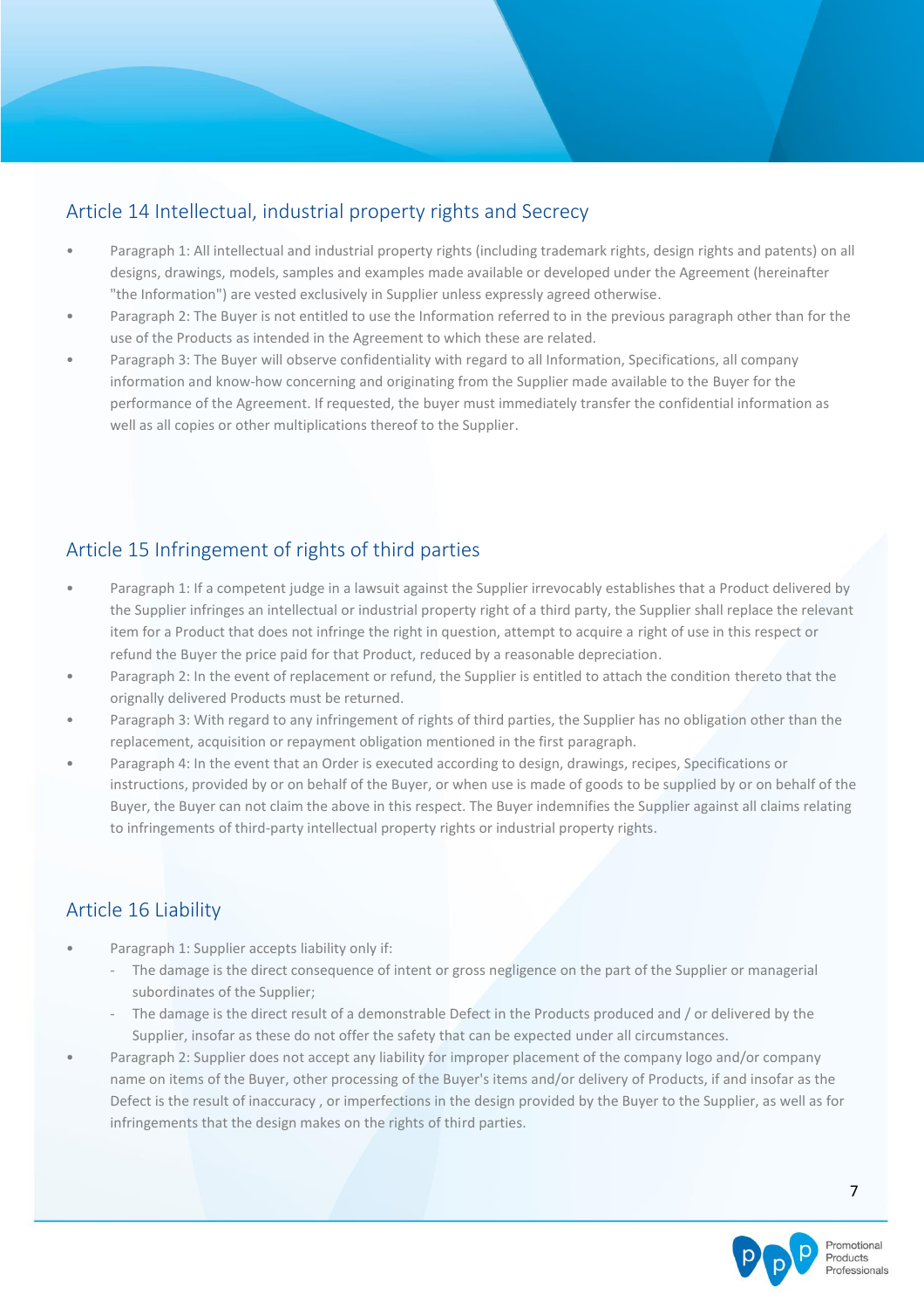- Paragraph 3: The total liability of the Supplier due to attributable shortcoming in the fulfillment of the Agreement is in any case limited to compensation of the material and direct damage up to the amount stipulated separately for the relevant Products (excluding VAT).
- Paragraph 4: For the damage described above, the Supplier in any case accepts no liability for the damage for which his insurer does not pay (on request the Supplier will provide the Buyer with a copy of the relevant insurance contract). Furthermore, the total liability of the Supplier will never exceed the total amount of € 50,000 per event.
- Paragraph 5: The supplier can only be held liable for the (in) direct damage for which it explicitly accepts liability in these Terms and Conditions.
- Paragraph 6: The Buyer indemnifies the Supplier against all claims of third parties who claim to have suffered damage as a result of a Defect in a item delivered by the Buyer to a third party and which (also) consisted of goods delivered by the Supplier, except if and insofar as Buyer proves that the damage is solely and exclusively caused by the Products delivered by the Supplier.
- Paragraph 7: In the event of force majeure as referred to in Article 8 paragraph 3 of these general terms and conditions, Supplier shall never be liable for any damage whatsoever.
- Paragraph 8: Insofar as not expressly agreed otherwise in writing, all legal claims under the Agreement and these general terms and conditions lapse on the expiry of one year after delivery date.

## Article 17 Refund goods rented or on loan

- Paragraph 1: If the Supplier has rented goods and/or giving goods on loan to the Buyer in connection with the performance of the Agreement, whether or not against a fee, the Buyer is obliged to return these items immediately after termination of the Agreement, for any reason whatsoevern, in their original condition, free of defects and complete. The aforementioned term has to be considered as a deadline.
- Paragraph 2: If the Buyer, for whatever reason, fails to comply with the obligation referred to in paragraph 1, the Supplier has the right to recover the resulting damage and costs from the Buyer, including the costs of replacement and loss of rental income, without prejudice to all other rights vested in the Supplier.

## Article 18 Dissolution

- Paragraph 1: If the Buyer fails to comply with one of its obligations towards the Supplier, fails to do so on time or improperly, applies for suspension of payments, goes bankrupt or discontinues his business, in the event of a legal merger or if a substantial part of the control of the Buyer comes in other hands, all invoices are due immediately and Supplier is entitled to dissolve all or part of the Agreements concluded with the Buyer by means of a written statement (without any judicial intervention and/or further notice of default being required) and the Supplier is entitled to compensation of all direct, indirect and consequential damages, including lost profits, without prejudice to all his other legal rights.
- Paragraph 2: If the Supplier does not, not timely or not properly comply with its obligations after a written notice to this effect, the Buyer can dissolve the Agreement for the defective part, without however being entitled to claim compensation for loss of damages, whereby the provisions in Article 10 of these general terms and conditions regarding the retention of property remain explicitly in force.

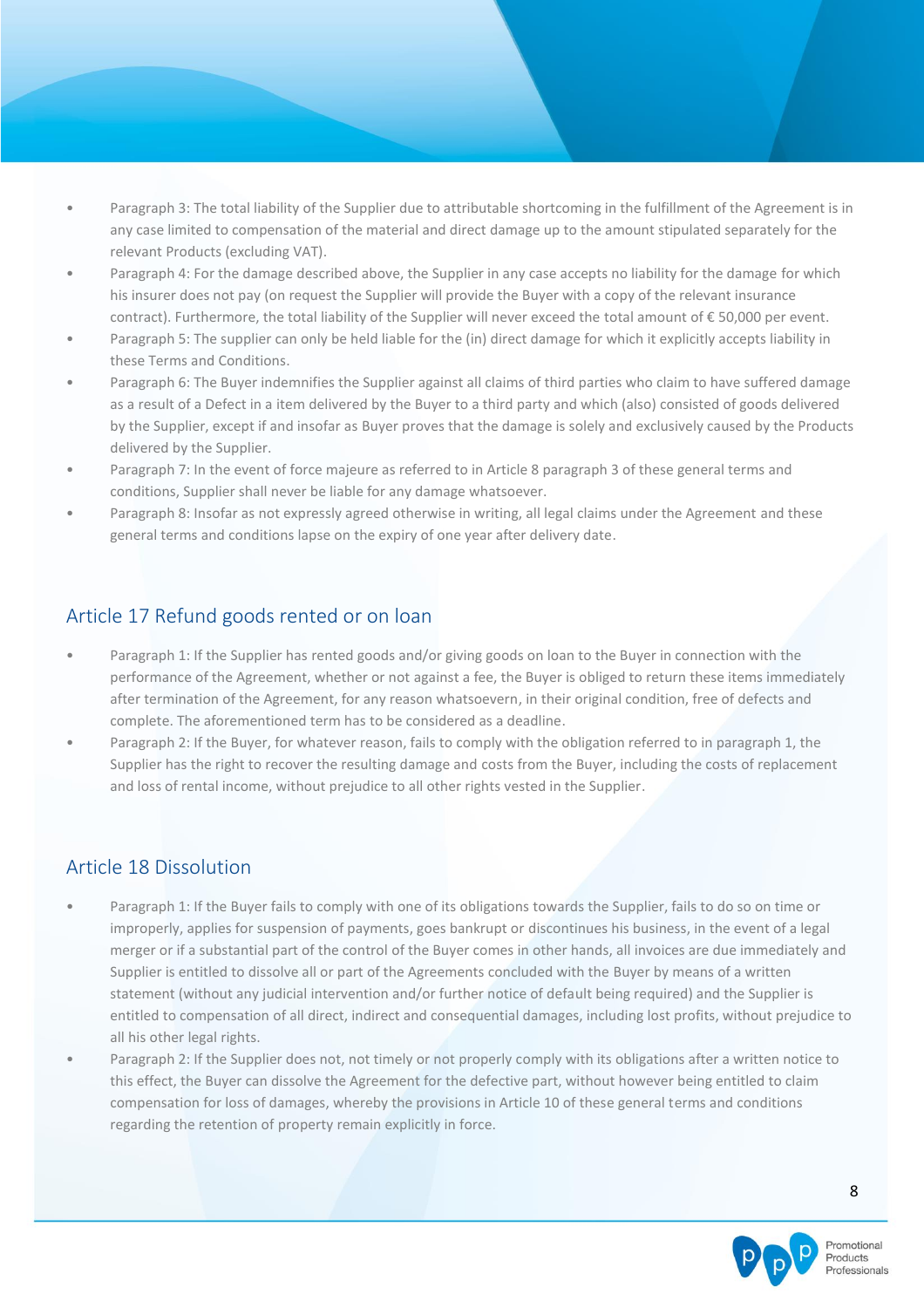## Article 19 Processing Personal Data

- Paragraph 1: If the Buyer provides the Supplier with personal data necessary for the execution of the agreement, the Buyer remains the Controller for data processing as referred to in the General Data Protection Regulation.
- Paragraph 2: Supplier shall take the necessary technical and organizational measures to protect the processing of personal data against loss or unlawful processing. With regard to the measures to be taken, the Supplier shall take into account the Buyer's interest to be protected and the nature of the personal data processed by the Supplier on behalf of the Buyer.
- Paragraph 3: After completion of the contract, Supplier will destroy the personal data that the Supplier has obtained in the context of the performance of the agreement, unless the Buyer disputes the services provided.
- Paragraph 4: Supplier and Buyer will record their mutual rights and obligations separately in a Processor Agreement.

## Article 20 Quantities, sizes, weights and other data

Slight deviations with regard to specified sizes, weights, quantities, colours (PMS colour coding is leading) and other such data do not count as shortcomings. Trade practices determine whether there are minor deviations.

# Article 21 Disputes / applicable law / choice of forum

- Paragraph 1: Only Dutch law applies on these general terms and conditions and all offers and Agreements to which these general terms and conditions apply. The UN Convention on international purchase agreements (often referred to as the Vienna Sales Convention) does not apply.
- Paragraph 2: All disputes arising between the Supplier and the Buyer regarding the performance of the Agreement can be submitted jointly by the Supplier and the Buyer to the PPP Disputes Committee, which will make a binding recommendation to the parties in this respect.
- Paragraph 3: All disputes arising between the Supplier and the Buyer regarding the performance of the Agreement will, unless the dispute has already been decided by the Disputes Committee PPP, be settled exclusively by the competent court.

## Article 22 Other provisions

- Paragraph 1: These general terms and conditions are available in Dutch, English, French and German. In case of differences in interpretation, the Dutch version prevails.
- Paragraph 2: These general conditions can be changed by the Supplier (at least by the Platform Promotional Products). Changes will be made known to the Buyer in writing by the Supplier and will take effect thirty (30) days after the announcement, unless a different date is stated on the announcement. The Buyer already agrees with the content and applicability of the then changed general terms and conditions, from the effective date indicated in the announcement.